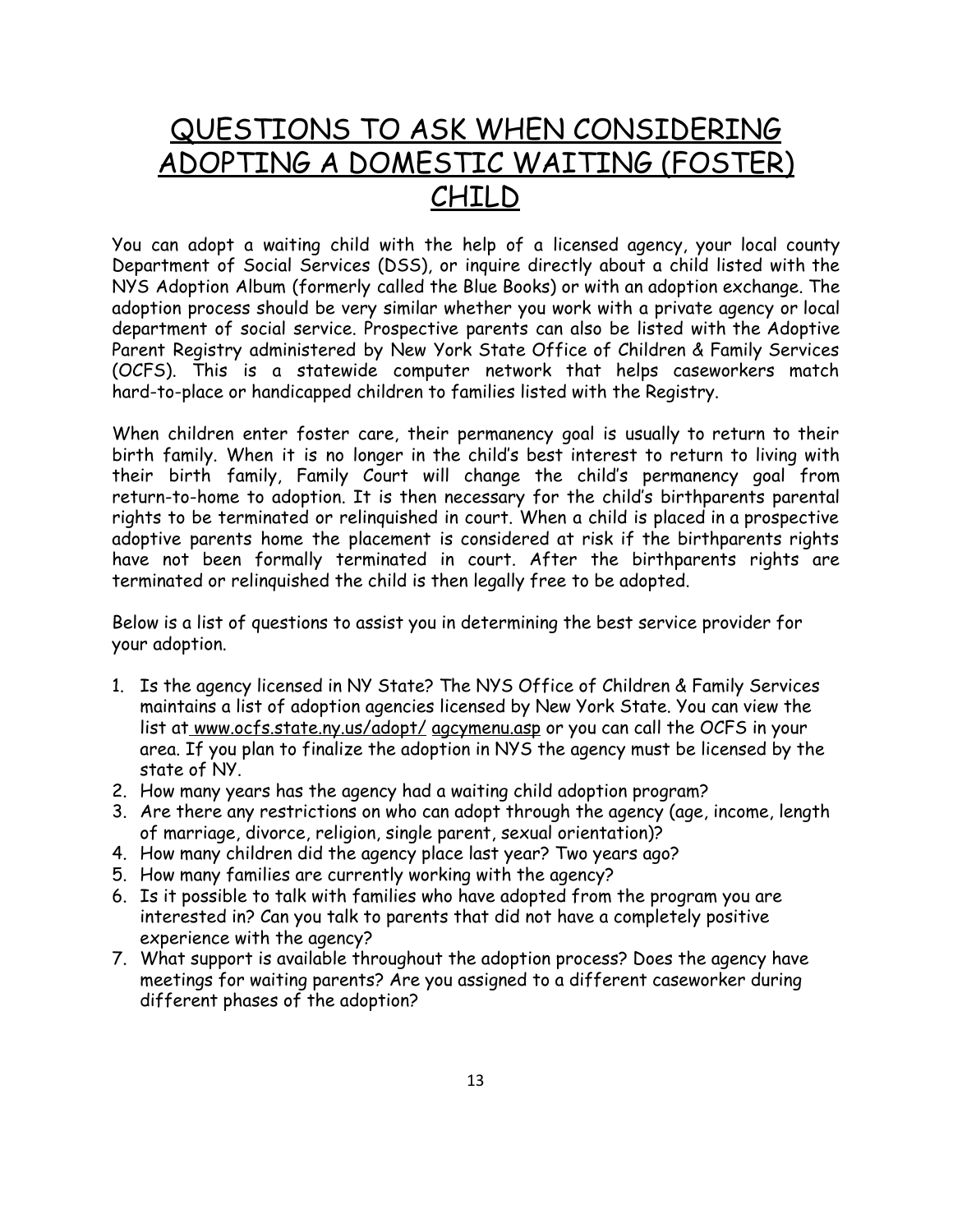- 8. What steps are involved in the application process? This usually includes a background check with the NYS Child Abuse and Maltreatment Register and fingerprints to check on criminal records. A home study will also need to be done. Will you have the opportunity to review the home study prior to its submission to verify accuracy? Will you get a copy of your home study? Who will assist you with the application? How long does the application process usually take? Can you specify age range, sex, or race of the child?
- 9. If you are not approved can you find out why? Is there an appeal procedure?
- 10. What type of adoptive parent training will be required? Many counties and agencies require prospective parents to receive MAPP training (Model Approach to Partnership in Parenting). This is usually a 9 session training that includes background checks as well as training. This training usually consists of multiple sessions to help families understand adoption and the difficult backgrounds the child may have, decide whether they are ready to adopt, and provide skills and knowledge needed to parent a child with special needs. Will you become a licensed foster parent after the training is complete?
- 11. What will be the total cost of adopting? Public and private agencies do not charge a fee for adoption services when New York State is the guardian of the child. You may have attorney fees and travel expenses that the state may reimburse you for.
- 12. How long does it take from approval to the referral of a child? How long does it take from referral of a child to visits with the child? What services will you receive from your local county department of social services if DSS does not have a child in their custody with the age, sex, race, &/or background of a child you were interested in adopting? Will the county work with you to adopt a child from out of the area?
- 13. What schedule of visits with the child does the agency anticipate prior to the child moving to your home? What type of support is available during this time? If you need to travel to meet the child will you be reimbursed for travel expenses?
- 14. What is the agency position on sibling or other birth family contact after finalization?
- 15. What supports are available by the agency for evenings and weekends?
- 16. Request all medical, educational, and psychosocial reports. If the following information is not in the reports you should ask for the following information about the child:
	- Why is the child not living with their biological parent?
	- What has the child been told as to the reasons for placement?
	- How old was the child when they came into care?
	- How long have they been in care? How many times was the child moved in foster care?
	- Did the child return home only to return to care?
	- Did the child live with other family members?
	- Has a lifebook been done that helps document the child's story for them?
	- What background information is available on the biological parents (jobs, medical condition, education, extended family, interests, talents)?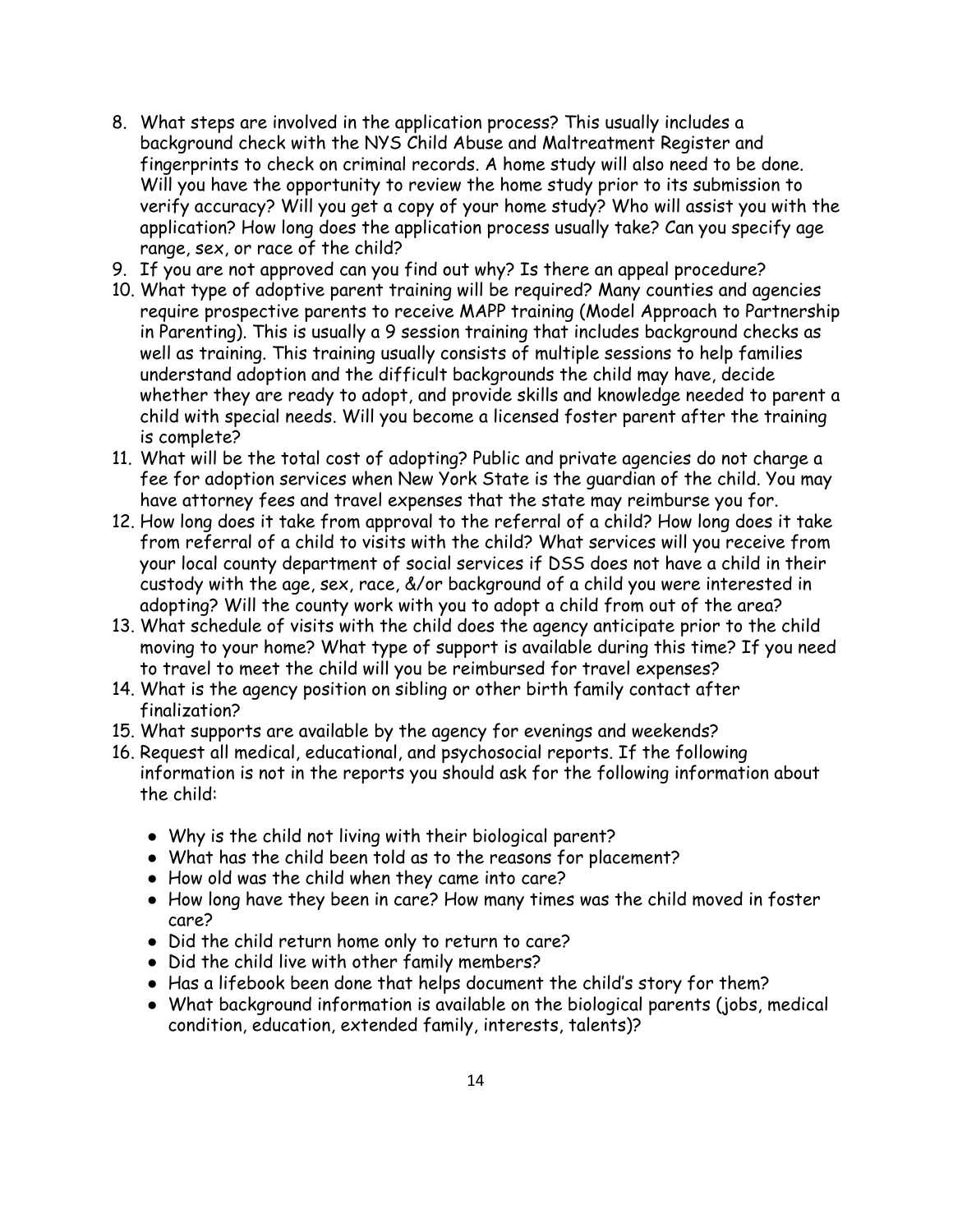- Who is in the child's immediate and extended family?
- When was the last time the child had contact with their biological family?
- If the child lives with a foster family, why did the foster family not adopt the child?
- What are the child's strengths & weakness? Any fears?
- Does the child have problems with attachment?
- Does the child have anger management problems? Fire setting? Cruelty to animals?
- Is the child a victim of trauma, neglect or abuse?
- Does the child have developmental disabilities?
- How does the child feel about themselves?
- Are there any significant people the child will need to stay in touch with after the adoption? If the adoption is open, will the agency help mediate contact with the birth family after finalization if needed? When the birthparents rights were surrendered/terminated were there any conditions of surrender relating to future contact with any birth family members? Open adoption agreements between birthparents and adoptive parents can be a legally binding agreement according to NYS law.
- What are the child's eating & sleeping routines? Night terror? Sleep walking?
- Is the child involved with any sports &/or activities that should be continued?
- Does the child have any pets? What are the child's favorite toys?
- How well does the child get along with other children?
- What are the child's favorite school subjects? Least favorite?
- Is there a history of stealing or breaking other laws? Does the child habitually lie?
- Describe how the child interacts. Do they need excessive approval? Avoid affection?
- Does the child act out sexually?
- Does the child have a diagnosis for medical or psychological problems? What is the current prognosis and course of treatment? Require the worker to explain all problems to you so that you know if you can handle the anticipated difficulties with the child.
- 17. What services (e.g. counseling, physical therapy, respite, case management) does the child have that will need to be continued after placement? If treatment needs to continue, can the child stay in the care of the same service providers? Will subsidies be available to cover the cost of services?
- 18. Will you be told if the child has already had an adoption that was disrupted or an adoption dissolution?
- 19. What adoption subsidies will be available? Subsidies should be finalized prior to adoption.
- 20.Will the child have Medicaid and what services will it cover? What happens if your private insurance does not cover the cost of treatment for counseling and other services?